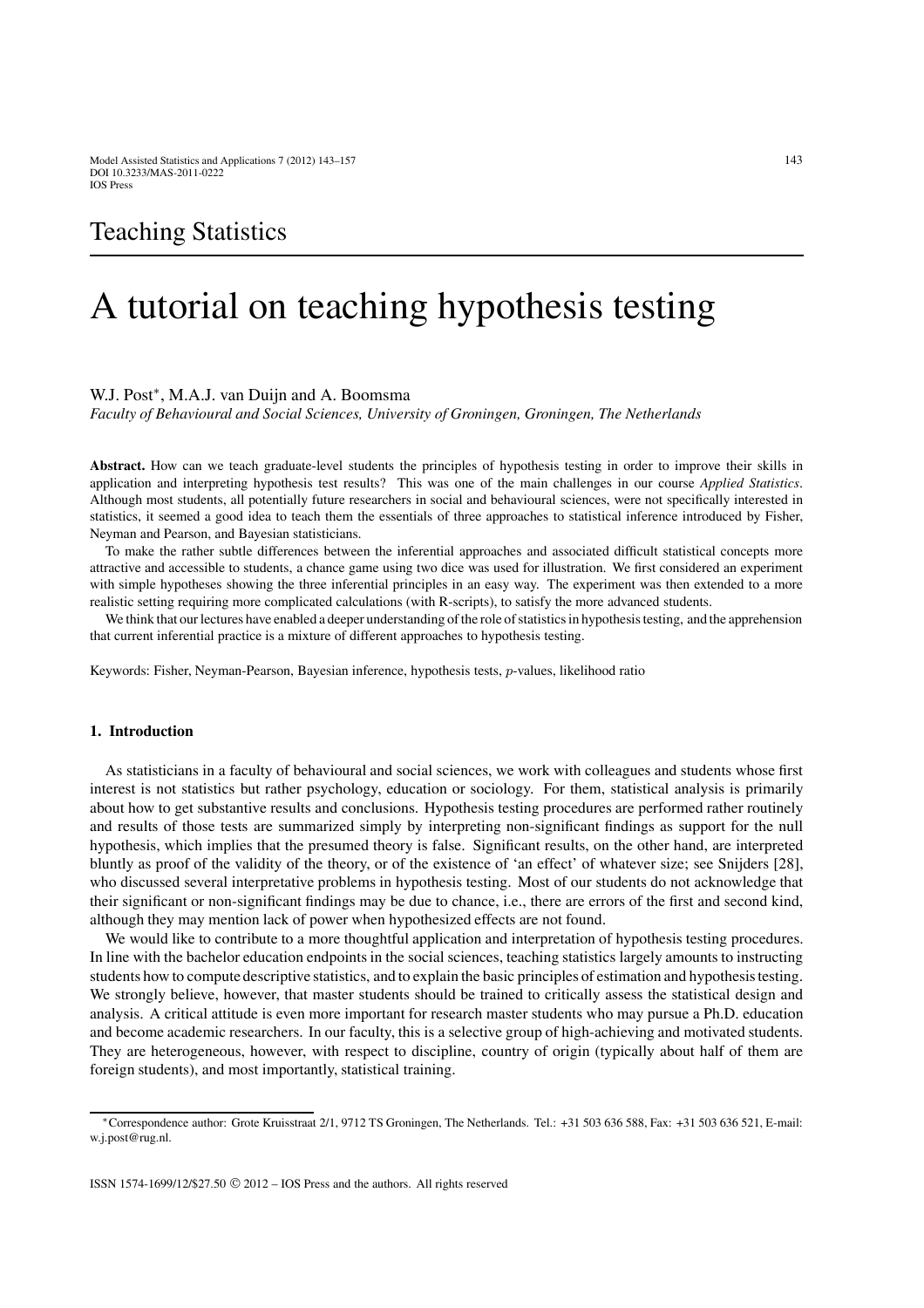#### 144 *W.J. Post et al. / A tutorial on teaching hypothesis testing*

With the aim to refresh and improve statistical knowledge, we designed a course *Applied Statistics*, compulsory for research master students. The purpose of the course is to teach students how to apply the principles of statistical design and analysis to empirical data, and how to interpret and report the results of such efforts, following Wilkinson and the Task Force [33]. The course consists of a theoretical part that offers a review of the main topics in statistics, and a practical part where students work individually on a research project from their own discipline. Basic statistical techniques are practiced with R [23], which software is new to most students. To enhance and extend students' understanding we decided to pay attention to the three main approaches to hypothesis testing. By comparing the testing procedures due to Fisher, Neyman and Pearson, and Bayes, we were able to reiterate the basic concepts of statistical analysis, and to emphasize that what may seem to be a single, elementary way of statistical analysis, is in fact a practice rooted in different philosophical approaches to hypothesis testing.

In the next section, we consider the initial content of our lecture, and then explain why this setup did not work for our students. To make the apparently tough theory more attractive and less abstract without losing its essential information, we were looking for a more appealing illustration. Since a direct application of the theory to the students' own individual research project was not feasible due to the large diversity of research topics, we took an example related to a board game familiar to our students. In Section 3, we explain the game setting, and present four key players, called Ronald, Jerzy-Egon, Thomas and Victor. From this setting, a research question is defined, leading to a – for didactical reasons – relatively simple experiment with a corresponding hypothesis testing problem. In Section 4, a theoretical introduction of each testing approach is given, followed by its application to the experiment. In Section 5, the simple experiment is extended to a more realistic setting. In this way different concepts associated with the three approaches are highlighted and explained several times, although more complex computations are needed. Next, the current statistical practice is discussed critically in Section 6. The paper ends by reflecting on our teaching experiences (Section 7). In the Appendix, an R-script is given for the more complicated calculations and plots in this paper.

# **2. Initial content of the lecture**

An article written by Christensen [6] was our starting point. The paper illustrates the various approaches to hypothesis testing by a simple example. First, Fisher's significance test is explained, emphasizing that only one hypothesis is considered. The p-value of the test statistic is the criterion to evaluate the validity of the hypothesis, and interpreted as a measure for the (strength of) evidence against this hypothesis. Next, Neyman-Pearson (NP) hypothesis tests are discussed, in which an alternative hypothesis is introduced, as well as Type I and Type II errors. It is also explained that a rejection region is determined, using likelihood ratio statistics to accomplish that the Type I error equals a pre-specified level  $\alpha$ . Finally, the Bayesian testing approach is explained briefly, starting with Bayes' theorem on conditional probabilities. The concept of the prior and posterior distributions of the model parameters is introduced and it is emphasized that hypotheses are evaluated using their posterior distribution.

During the theoretical lecture we emphasized the different philosophical points of view to demonstrate that a particular statistical inference and substantive conclusion may depend on the testing procedure. We quoted Christensen [6, p. 122] who claimed that "the philosophical basis of a Fisherian test is akin to proof by contradiction". We linked this idea to the falsification principle of Popper [22], known to most students. While Fisherian testing can thus be considered as a type of validation test for the null hypothesis, we stated that Neyman-Pearson's hypothesis tests are more suitable for choosing between two hypotheses. Their criterion is minimization of probabilities of wrong decisions, while defining these probabilities in terms of long-run relative frequencies [30]. We emphasized that the most salient feature of the Bayesian approach is that model parameters are considered and treated as random variables, not as unknown but fixed population quantities. We also discussed with the students that the current practice of statistical test procedures is actually a combination of Fisherian and NP tests, immediately adding that researcher's intuitive reasoning is inclined to be Bayesian; this in turn leads to the wrong interpretation of a  $p$ -value as the probability that the null hypothesis is true.

We were surprised to find that neither Christensen's paper nor our own lecture were well understood by the students. The students saw the substance of the lecture as a mere technical issue, not of any practical interest. As lecturers, on the other hand, we were getting more and more convinced that the material was essential for the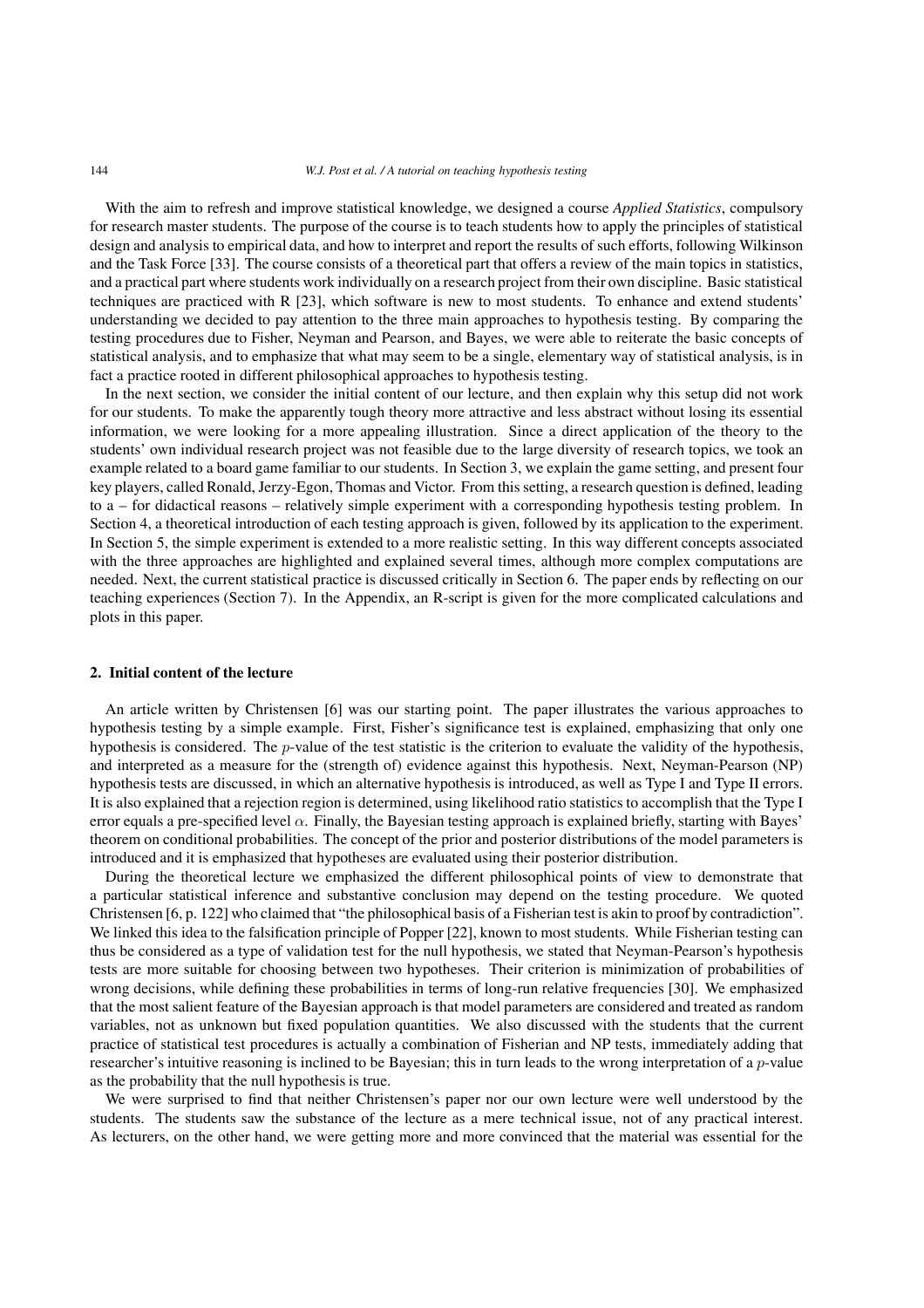students' understanding of what they were doing when performing hypothesis tests and making statistical inferences in general. Moreover, in our opinion, the growing impact and applicability of Bayesian statistics makes it necessary to explain and discuss this approach in far more detail, even though most students were not at all familiar with Bayesian statistics, and also had a hard time remembering properties of conditional probability. Therefore we designed a lecture with a more appealing example of a chance game, explained in the next section.

# **3. Game setting**

Consider a chance game where at the start three numbers between 2 and 12 are randomly assigned to each player. Next, each player throws two dice in turn. A player gains a victory point if the sum of the dice matches any of the assigned numbers. (In case multiple players are assigned that number, these players all gain a victory point.) The first player gaining 10 victory points is the winner of the game. This setup can be regarded as a simplified version of the board game *The Settlers of Catan* [29], used as the main example in our lecture. This game has become very popular worldwide [19] and is played by many of our students. For details of the game the interested reader is referred to [31].

Four students are introduced as players in the game: Ronald, J-E (short for Jerzy-Egon), Thomas, and Victor. The first three students are named after the statisticians whose testing approach we want to illustrate. The fourth student is Victor, who happens to be in a very weak position to earn victory points: the numbers 2, 3 and 4 were assigned to him. The probability for the outcomes is 1/36, 2/36, and 3/36, respectively, implying that in each trial of the game Victor's probability of winning a victory point is only 6/36. (For an overview of all combinations and probabilities of results, see the first columns in Table 1.) Nevertheless, Victor wins the game. The other players become suspicious and wonder whether the dice are fair. (In our lecture we present this as that they wonder whether Victor plays fair, because he was named after Victor Lustig, a famous fraudster who sold the Eiffel tower twice [32].) Ronald, J-E, and Thomas therefore decide to call for a simple and fast experiment to determine whether the dice are fair: just one throw of the pair of dice. The outcome of this experiment turns out to be 3. The question to be answered is: What will they conclude about the fairness of the dice?

Being loyal to their namesakes, the three students strongly disagree about the evaluation of the outcome of the experiment. Which test procedure should be applied? Of course, Ronald proposes Fisherian testing, J-E prefers a Neyman-Pearson test, and Thomas favours a Bayesian procedure. They decide to do all three procedures, and to compare the results and conclusions in terms of fair or unfair dice. Unfortunately, but not accidentally, it turns out that each procedure not only involves different decision rules but also leads to different conclusions about all outcomes, in particular the one regarding outcome 3. The procedures are described and discussed in the next section.

# **4. Three approaches to hypothesis testing**

We start by reviewing Fisherian, Neyman-Pearson and Bayesian testing. We pay attention to the selection of a specific simple alternative, the choice of one-sided versus two-sided alternatives and to the specification of a prior distribution, and we illustrate these issues using the game example.

#### *4.1. Fisherian testing*

Fisher's approach to hypothesis testing requires the specification of only one hypothesis, the null or null model  $(H<sub>0</sub>)$ . If the sample data are *not consistent* with  $H<sub>0</sub>$ , i.e., if improbable outcomes are obtained,  $H<sub>0</sub>$  is rejected. In this sense, Fisherian tests can be characterized as a validation procedure for the null model, and this makes only the distribution of the outcome under  $H_0$  relevant. The criterion for rejecting  $H_0$  is based on the *p*-value: the probability of observing a certain outcome or any more extreme outcome given that  $H_0$  is true. The p-value can be regarded as a measure for the (strength of) evidence against  $H_0$  [9, p. 80]. If the p-value is smaller than or equal to a pre-specified value, the so-called significance level,  $H_0$  will be rejected. This reasoning is consistent with the falsification principle of Popper [22], who stated that one never can prove a theory, only falsify it.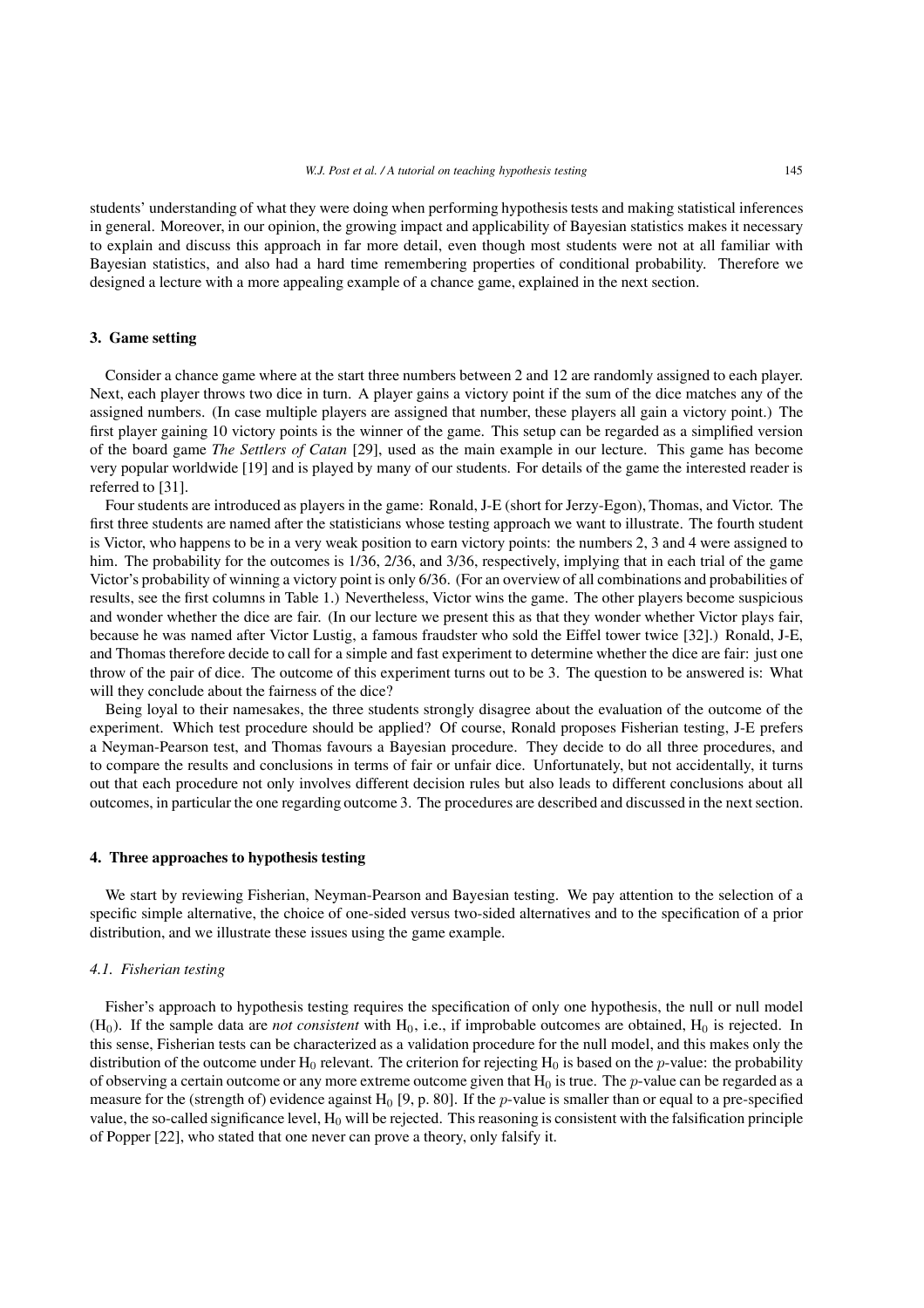In case of the data being *consistent* with the null model, i.e., a p-value larger than the significance level, not rejecting the null hypothesis does *not* prove that the null model is true: it just cannot be rejected.

In the setting of the game, applying Fisher's approach to conclude whether or not the dice are fair results in the specification of the null hypothesis as: the dice are fair. Suppose player Ronald chooses a significance level of 3/36, i.e., the null hypothesis must be rejected if  $p \leq 3/36$ . (Since there is only one throw of dice, the more common level of 5% would be too small.) For the outcome defined as the sum of two dice, the most unlikely values are 2 and 12, each with probability 1/36. Outcomes 3 and 11 are each obtained from two combinations of the dice, so both are twice as likely with probabilities 2/36. With the significance level set on  $3/36$ , the decision rule is: reject  $H_0$  if the outcome is 2 or 12. Ronald's decision rule is therefore: reject the hypothesis that the dice are fair, when the outcome is 2 or 12.

Since the outcome of the experiment is 3, Ronald's conclusion is: do not reject the hypothesis that the dice are fair. The question now is: Should he conclude that the dice are indeed fair? The answer is definitely NO. Not rejecting the null hypothesis means that the outcome of the experiment is consistent with the null hypothesis but it does not *prove* that the hypothesis is true.

Note that focusing on extreme outcomes of the distribution under the null hypothesis when there is no alternative hypothesis naturally leads to consideration of both large and small values. In this game setting, however, Fisher might have considered only small numbers as extreme, i.e., improbable, outcomes, because only small numbers would benefit Victor. For such a one-sided case, the most extreme small value is 2, with probability 1/36, and the probability of the nearest less extreme outcome 3 is 2/36 (see Table 1). The decision rule that exactly meets the significance level of  $3/36$  is now: reject  $H_0$  that the dice are fair with an outcome equal to 2 or 3. It follows that choosing between one-sided and two-sided cases clearly affects the decision rule.

#### *4.2. Neyman-Pearson testing*

In Neyman and Pearson's approach not only a null hypothesis  $H_0$  is considered but also a second, alternative hypothesis  $H_1$ . Two different types of errors could occur: falsely rejecting  $H_0$  (Type I, occurring with probability  $α)$  and falsely accepting H<sub>0</sub> (Type II, with probability β). The probability of rejecting H<sub>0</sub> while H<sub>1</sub> is true is called the power of the test, equal to  $1 - \beta$ . Controlling for Type I error by specifying an upper bound for  $\alpha$ , the best NP test is the one with the highest power, i.e., the smallest  $\beta$ . The most powerful test is determined by the likelihood ratio (LR), defined as the ratio between the probability of the outcome under  $H_1$  and the probability of the outcome under  $H_0$ , as established by the Neyman-Pearson lemma [18, p. 74]. If the outcome probability is larger under  $H_1$  than under  $H_0$ , the outcome is in favour of  $H_1$ . The NP decision rule is therefore: reject  $H_0$  if the likelihood ratio exceeds a critical value, and accept  $H_0$  otherwise. The critical value is determined by setting the probability of rejection under H<sub>0</sub> equal to a pre-specified upper bound of  $\alpha$ . Note that the null and alternative hypothesis are treated differently: given an upper bound for  $\alpha$ ,  $\beta$  is minimized.

In their joint paper *On the use and interpretation of certain test criteria for purposes of statistical inference*, Neyman and Pearson [20] used terms as "accept" and "reject" hypotheses without any reference to some falsification principle. This is in contrast with 'do not reject  $H_0$ ', a phrase more in line with Fisherian testing. Neyman and Pearson viewed the test procedure as a behavioural rule for choosing between two hypotheses, so that in the long run one "shall not be too often wrong" [21, p. 142]. This interpretation reveals another contrast to Fisher's approach as a validation of  $H_0$ .

Given this theoretical outline, we return to the game. J-E formulates the same null hypothesis as specified in Fisher's case: the dice are fair. Regarding the upper bound  $\alpha$ , he chooses Ronald's significance level of 3/36. He might have specified the alternative hypothesis as general as: the dice are not fair. However, in order to facilitate calculating the set of outcome probabilities under the alternative hypothesis, he prefers a specific, simple alternative instead. There are many ways to manipulate the dice. Therefore, many alternative hypotheses can be specified, with associated sets of outcome probabilities. J-E has to choose a sensible and relevant alternative hypothesis for the game setting. He assumes that only one of the dice is manipulated so that the probability of the outcome (sum of dice) smaller than five is higher than in the case of a fair die. This implies that for the manipulated die some of the numbers 1, 2 or 3 must have a higher probability than 1/6. Furthermore, he assumes that the distinct outcomes 2 to 12 are still possible after manipulation: otherwise the unfairness of the die would have become evident during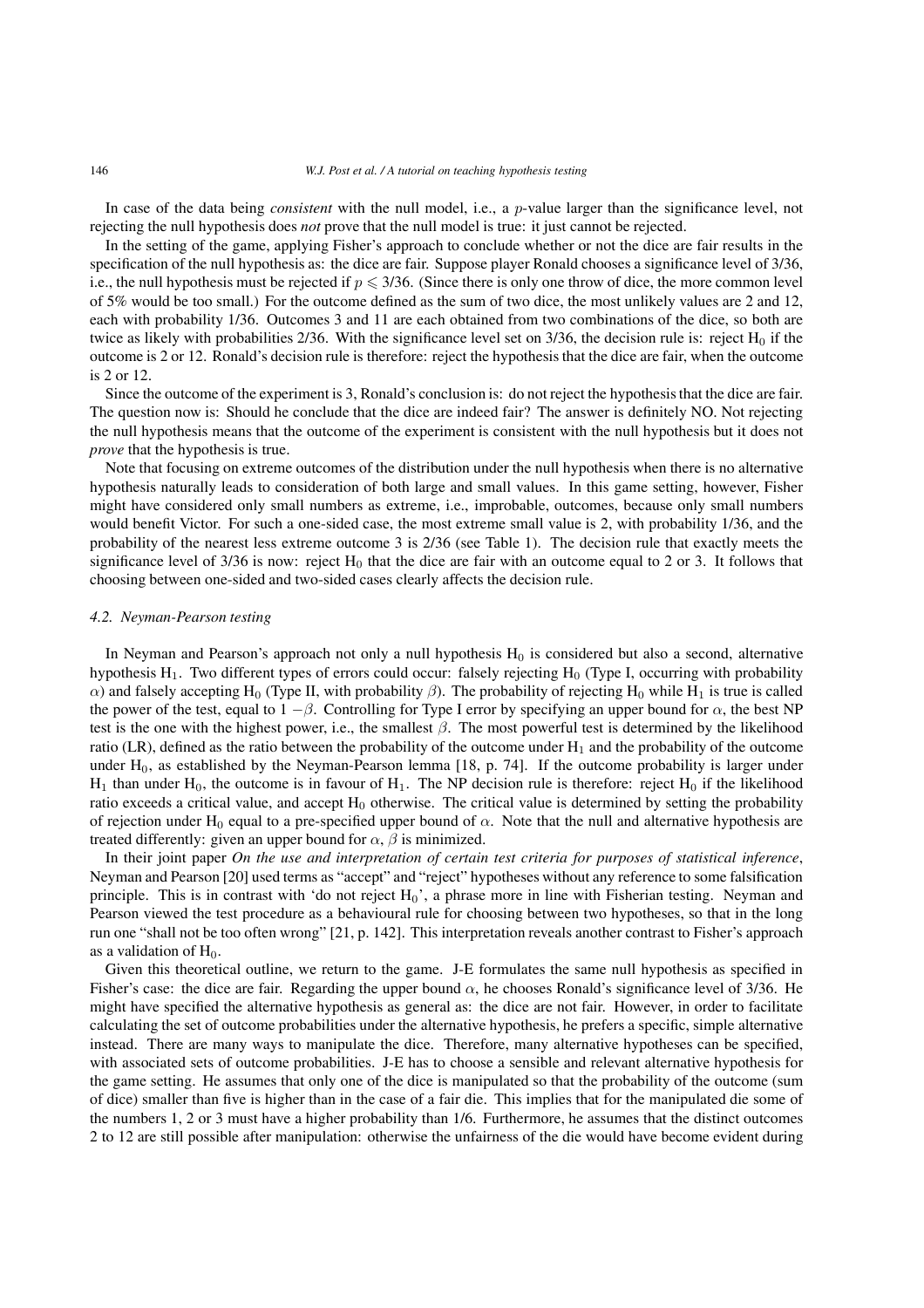| Combination               | Outcome                     |           | Probability                                                            | Likelihood Ratio |
|---------------------------|-----------------------------|-----------|------------------------------------------------------------------------|------------------|
|                           | X                           | Fair dice | Unfair dice                                                            |                  |
| 11                        | $\mathcal{D}_{\mathcal{A}}$ | 1/36      | $1/6 \times 1/6 = 1/36$                                                | 1.00             |
| 12 21                     | 3                           | 2/36      | $(1/6 \times 2/6) + (1/6 \times 1/6) = 3/36$                           | 1.50             |
| 13 22 31                  | 4                           | 3/36      | $2 \times (1/6 \times 2/6) + (1/6 \times 1/6) = 5/36$                  | 1.67             |
| 14 41 23 32               | 5                           | 4/36      | $0 + (1/6 \times 1/6) + 2 \times (1/6 \times 2/6) = 5/36$              | 1.25             |
| 15 51 24 42 33            | 6                           | 5/36      | $0 + (1/6 \times 1/6) + 0 + 2 \times (1/6 \times 2/6) = 5/36$          | 1.00             |
| 16 61 25 34 52 43         |                             | 6/36      | $2 \times (1/6 \times 1/6) + 0 + 0 + 2 \times (1/6 \times 2/6) = 6/36$ | 1.00             |
| 26 62 53 35 44            | 8                           | 5/36      | $(1/6 \times 1/6) + 2 \times (1/6 \times 2/6) + 0 + 0 = 5/36$          | 1.00             |
| 36 63 45 54               | 9                           | 4/36      | $(1/6 \times 1/6) + (1/6 \times 2/6) + 0 + 0 = 3/36$                   | 0.75             |
| 46 64 55                  | 10                          | 3/36      | $(1/6 \times 1/6) + 0 + 0 = 1/36$                                      | 0.33             |
| 56 65                     | 11                          | 2/36      | $(1/6 \times 1/6) + 0 = 1/36$                                          | 0.50             |
| 66                        | 12                          | 1/36      | $(1/6 \times 1/6) = 1/36$                                              | 1.00             |
| Gaining victory points    |                             | 6/36      | 9/36                                                                   | 1.33             |
| Gaining no victory points |                             | 30/36     | 27/36                                                                  | 0.90             |

Table 1 Probabilities for different outcomes for fair dice  $(H_0)$  and unfair dice  $(H_1)$  dice with its likelihood ratios

the many throws in the game. This implies that the outcomes 1 and 6 of the manipulated die still have a positive probability. Hence, he chooses the following probability distribution for the unfair die: probabilities of an outcome of 2 and 3 are doubled, i.e. each 2/6, the probabilities of getting 1 and 6 are still 1/6. It follows that the manipulated die will never give the outcome 4 or 5.

In Table 1 it is shown that Victor's probability of gaining victory points is only 6/36 under the null hypothesis, and 9/36 under the alternative. According to Neyman-Pearson the null hypothesis is rejected for the largest values of the likelihood ratio. In this single-case experiment the highest value equals 1.67 for the outcome 4 with a Type I error probability of 3/36 (the pre-specified upper bound  $\alpha$ ). This means that the decision rule according to NP is: reject  $H_0$  if the outcome is 4, otherwise accept  $H_0$ . Note that this is a different decision rule than Ronald's rejecting  $H_0$  for an outcome equal to either 2 or 12 (two-sided case), as well as Ronald's rejecting  $H_0$  for an outcome equal to either 2 or 3 (one-sided case). It can easily be verified (left as an exercise) that it would have made no difference for the decision rule of J-E, if he had only considered the relevant outcomes 2, 3 and 4, and 'other' (combining outcomes 5 through 12).

Since the outcome of the experiment is 3, the conclusion of J-E is: accept the hypothesis that the dice are fair. The question now is: Should he conclude that the dice are indeed fair? And the answer here is YES. In concluding so, however, J-E willingly takes the risk of making a wrong decision.

Note that the present results of the NP approach are largely determined by the choice of the particular simple alternative (as opposed to the specific form of 'unfairness' in the alternative). For example, if we would have doubled the probabilities of the outcomes 1 and 2 for the manipulated die, i.e., each 2/6, and each other number would have a probability of 1/12, the outcomes 2 and 3 would correspond to the largest likelihood ratio values. The decision rule according to Neyman-Pearson would then have been: reject  $H_0$  if the outcome is 2 or 3; otherwise accept H0, which is a decision rule similar to the one resulting from the one-sided case of Fisher's approach, except for a different phrasing of the decision rule. In case of choosing as alternative an unfair die with probability 1/3 for all outcomes smaller than 4, and with probability 1/12 for each of the outcomes greater than 3, the largest likelihood ratio value would have occurred for the outcomes 2, 3 and 4. To get the exact pre-specified upper bound  $\alpha$  of 3/36 in this case, we would have to use a randomized test, for example by flipping a coin: if it comes up heads, reject  $H_0$ when the outcome is 2 or 3, accept  $H_0$  otherwise; if it comes up tails, reject  $H_0$  for outcome 4, accept  $H_0$  otherwise. As Christensen already concluded, it is rather difficult to convince anyone that such a randomized procedure is reasonable [6, p. 122]. The complete calculations of these two alternative experiments are left as an exercise. The most natural alternative is the composite alternative discussed in Section 5.2 below.

# *4.3. Bayesian testing*

Harold Jeffreys, a contemporary of Fisher, Neyman and Pearson, introduced the principles of Bayesian statistics in his book *Theory of probability* [14]. According to Robert, Chopin and Rousseau [25, p. 141], "this book is rightly considered as the principal reference in modern Bayesian statistics".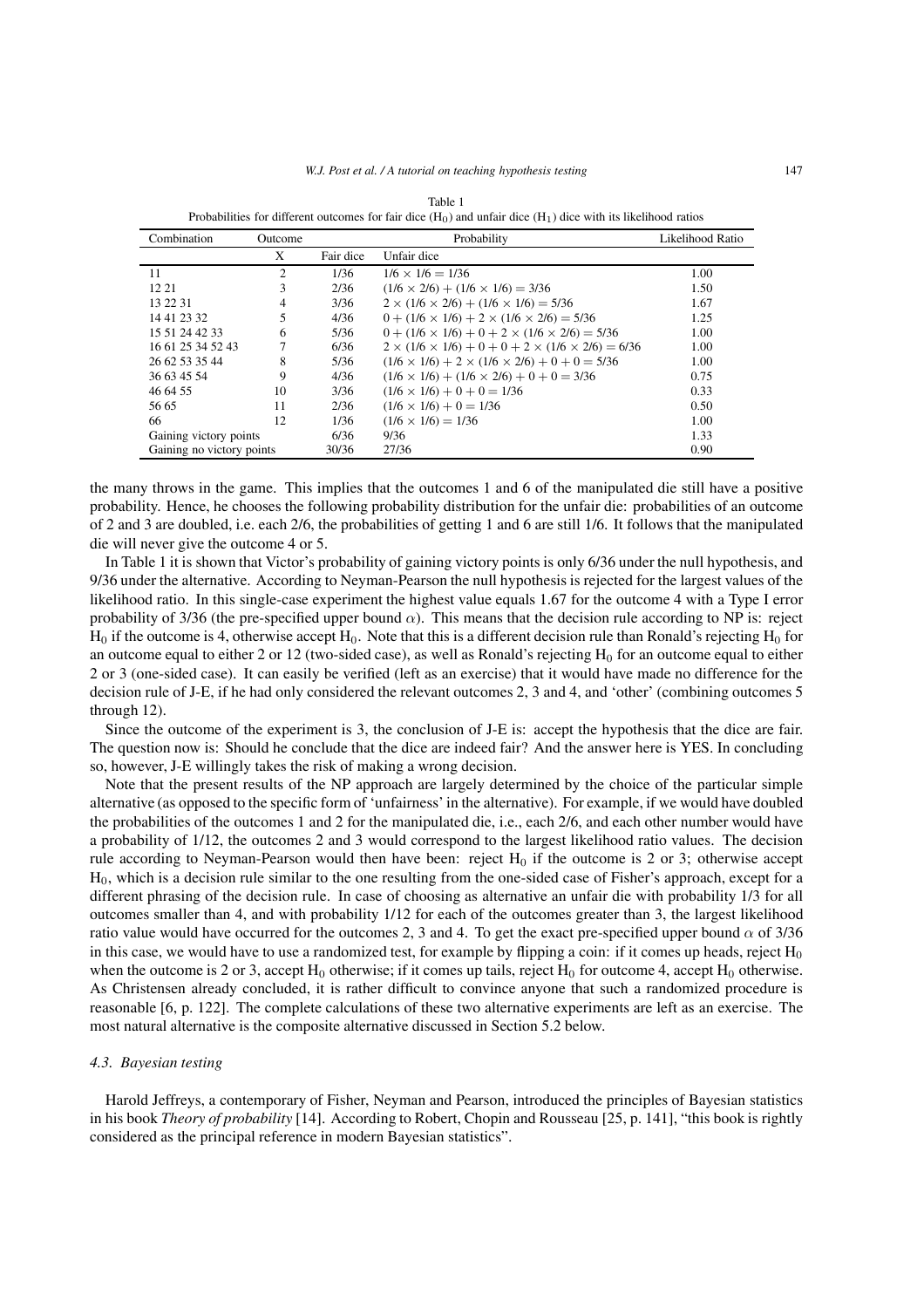| The procedurited gravitate in protection, the Bu/co recent, and posterior procedurited for anterestic categorite |            |            |                 |            |            |                 |            |                     |            |  |
|------------------------------------------------------------------------------------------------------------------|------------|------------|-----------------|------------|------------|-----------------|------------|---------------------|------------|--|
| Outcome                                                                                                          |            |            | Prior 1: odds 2 |            |            | Prior 2: odds 1 |            | Prior 3: odds $1/2$ |            |  |
| Х                                                                                                                | $P(X H_0)$ | $P(X H_1)$ | LR              | $P(H_0 X)$ | $P(H_1 X)$ | $P(H_0 X)$      | $P(H_1 X)$ | $P(H_0 X)$          | $P(H_1 X)$ |  |
|                                                                                                                  | 1/36       | 1/36       | 1.0             | 1/3        | 2/3        | 1/2             | 1/2        | 2/3                 | 1/3        |  |
|                                                                                                                  | 2/36       | 3/36       | 1.5             | 1/4        | 3/4        | 2/5             | 3/5        | 4/7                 | 3/7        |  |
| 4                                                                                                                | 3/36       | 5/36       | 1.7             | 3/13       | 10/13      | 3/8             | 5/8        | 6/11                | 5/11       |  |
| >4                                                                                                               | 30/36      | 27/36      | 0.9             | 15/42      | 27/42      | 10/19           | 9/19       | 20/29               | 9/29       |  |

| Table 2                                                                                                      |  |
|--------------------------------------------------------------------------------------------------------------|--|
| The probabilities given the hypotheses, the Bayes factor, and posterior probabilities for different outcomes |  |

Essential in Bayesian statistics is Bayes' theorem on conditional probabilities: Let  $H_1, H_2, \ldots, H_k$  be mutually exclusive and exhaustive events, and let D be some other event. Then, for each  $j = 1, 2, ..., k$ , the conditional probability of one of the events  $H_j$  given D can be written as

,

$$
P(H_j|D) = \frac{P(D|H_j)P(H_j)}{P(D)} = \frac{P(D|H_j)P(H_j)}{\sum_{i=1}^{k} P(D|H_i)P(H_i)}
$$

i.e., as a (weighted) conditional probability of D given H*<sup>j</sup>* .

In Bayesian statistics and reasoning, the theorem is commonly applied to a set of hypotheses  $H_1, H_2, \ldots, H_k$ , and the data D. In this way, the parameters specified in the hypotheses, or the hypotheses themselves, are regarded as random variables with unknown probability distributions instead of fixed but unknown quantities.  $P(H_i)$  is called the prior probability of the j-th hypothesis  $H_j$ : the probability that  $H_j$  is true before observing or considering the sample data.  $P(D|H_j)$  is the probability of observing the data given that  $H_j$  is the true hypothesis. The posterior probability,  $P(H_j|D)$ , is a measure how likely  $H_j$  is conditional on the observed data. The comparison of posterior probabilities of different hypotheses can now be used as a criterion for deciding which of these hypotheses under consideration is most likely given the data. Most importantly, Bayesian inference involves both prior information and empirical data.

In the Bayesian approach to hypothesis testing just a null and an alternative hypothesis,  $H_0$  and  $H_1$ , are considered. The ratio between the probability of the data under each hypothesis,  $P(D|H_1)/P(D|H_0)$ , is called the Bayes factor. It is related to the odds of the posterior probabilities, as follows:

$$
\frac{P(H_1|D)}{P(H_0|D)} = \frac{P(D|H_1)P(H_1)}{P(D|H_0)P(H_0)}.
$$

In words, the posterior odds are equal to Bayes factor times prior odds. And, in case of equal prior probabilities for the hypotheses this equation simply reduces to *posterior odds* = *Bayes factor*.

The Bayes factor can be used as a summary statistic regarding evidence provided by the data in favour of one of the hypotheses [16]. In case of a simple null hypothesis and a simple alternative hypothesis, as in our experiment, the Bayes factor (BF) equals the likelihood ratio (LR), i.e.,  $BF = LR$ .

Let us return to the game again. Thomas considers the same simple null hypothesis as Ronald and J-E ( $H_0$ : the dice are fair), and the same simple alternative of J-E with one single manipulated die (H<sub>1</sub>: the dice are unfair). H<sub>0</sub> and  $H_1$  are considered to be two mutually exclusive and exhaustive hypotheses. Thomas states that he thinks that Victor is playing false in order to win. He proposes the prior distribution:  $P(H_0) = 1/3$  and  $P(H_1) = 2/3$ , which we call *prior 1* here. So the probability that the dice are unfair is assumed to be twice as large as the probability that the dice are fair (prior odds  $= 2$ ). Ronald thinks this prior is harsh on Victor, and he proposes to use equal priors instead, with prior odds equal to 1:  $P(H_0) = 1/2$  and  $P(H_1) = 1/2$ , called *prior* 2. J-E is even more inclined to give Victor the benefit of the doubt, and proposes *prior* 3:  $P(H_0) = 2/3$  and  $P(H_1) = 1/3$ .

The conditional probabilities given both hypotheses and the posterior probabilities for the outcome under the three priors are shown in Table 2. For reasons of clarity, we only consider four relevant outcomes: 2, 3, 4, and  $> 4$ (gaining no victory points). Since a simple null and alternative hypothesis were specified,  $BF = LR$ , as indicated. The calculations of the posteriors for the outcomes 5 through 12 under the three priors are left as an exercise.

The comparison of Bayesian posteriors provides answers to the question which hypothesis is most likely given the outcome of the dice. Whatever the outcome, under *prior 1* the posterior probability that the dice are unfair is larger than the posterior probability that the dice are fair. Therefore, Thomas will decide that it is more likely that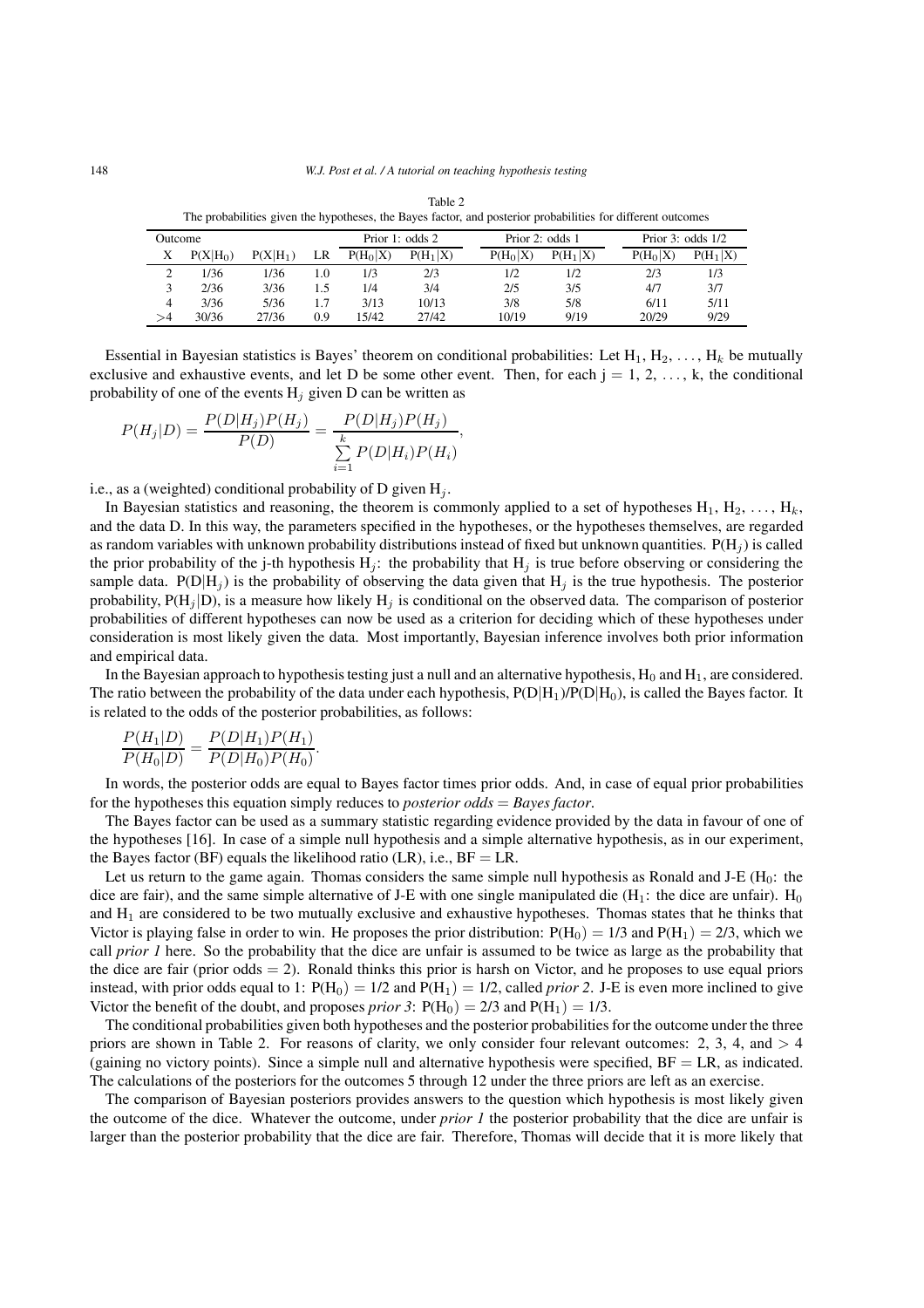the dice are unfair. The opposite is true for *prior 3*: whatever the outcome of the dice, the posterior probability that the dice are unfair is smaller than the posterior probability that the dice are fair. Adopting J-E's prior, Thomas would decide that the dice are fair is more likely than that they are unfair. This clearly demonstrates how the choice of a certain prior may have an impact on substantive conclusions. Under *prior 2*, the odds of the posteriors are equal to the likelihood ratio. For all outcomes with a likelihood ratio larger than 1, the alternative is more likely than the null hypothesis. If the outcome equals 3, the likelihood ratio equals 1.50, leading to the conclusion that it is more likely that the dice are unfair than that the dice are fair. Note that if the outcome would be 2, the Bayesian procedure under *prior 2* would be undecided.

Again, the familiar question arises: Does this mean that Thomas should conclude that the dice are indeed unfair? The answer here is NO. As a Bayesian, Thomas is never absolutely sure which hypothesis is true. Given his personal *prior 1* and the outcome 3, he is *more* convinced that the alternative is true rather than the null hypothesis. Note that this conclusion depends on his prior assumptions regarding Victor's behaviour, because if Thomas would adopt J-E's prior, he would come to different conclusions.

#### **5. Extension to a more realistic setting**

The exploration of a larger and more realistic experiment requires more complicated calculations. In the Appendix, the calculations in this section are presented in an R-script; running the R-script will also reproduce the figures illustrating the different testing procedures. The script was written and executed under R version 2.13.1, adapting some examples from Crawley [7, Ch. 5].

# *5.1. More trials*

In empirical research, investigators would seldom base conclusions on an experiment with one single throw, i.e., with a sample size of just one. Increasing the sample size increases the reliability of the results, and in case of Fisher and Neyman-Pearson, one could use the more common significance levels of 1% or 5%. A natural question is: How would the previous results, or rather the substantive decisions change for an experiment with 10 throws and a significance level of 5%?

For a single throw with two dice, we have 11 possible outcomes, 2 through 12, each with a certain probability under both hypotheses (see Table 1). In case of 10 independent throws, the number of possible outcomes is  $11^{10}$ . Under both hypotheses, the outcomes have a multinomial distribution, each with a different set of probabilities. Hence we need to consider all  $11^{10}$  outcomes. For didactical reasons and for simplicity, we transform this question into a binomial problem, defining a success as Victor's gaining victory points and a failure as his not gaining victory points. The outcome variable then is the total number of successes in ten trials, which may thus vary from zero to ten. In case of fair dice (H<sub>0</sub>) the success probability  $\pi$  equal to 1/6. Under the alternative hypothesis, the outcome is also binomially distributed, with  $\pi$  equal to 1/4 (see Table 1: 1/36 + 3/36 + 5/36).

The binomial probabilities for the number of successes  $X = k$  for  $n = 10$  independent trials are defined as

$$
P(\text{number of successes} = k | n = 10) = {10 \choose k} \pi^{k} (1 - \pi)^{(10 - k)},
$$

where  $\pi$  is the success probability. In Fig. 1 a bar plot is shown with the probabilities for different numbers of successes for both hypotheses.

According to Ronald (supporter of Fisher) only the null hypothesis is relevant. The most extreme observations are the largest numbers of successes. In Fig. 2, the cumulative probabilities  $P(X \ge k)$  are given for various numbers of successes along with the rejection region. This region consists of the numbers of successes for which  $P(X \ge k)$  $\leq 0.05$ , i.e., smaller or equal to the significance level, and indicated by the shaded area. For  $X \geq 5$ , the p-value is only 0.015 (i.e., the sum of all probabilities for which  $X \ge 5$ ); for  $X \ge 4$  the *p*-value is 0.070. Using a significance level of 5%, Ronald's decision rule is: reject the hypothesis that the dice are fair if the number of successes is larger than or equal to five, and do not reject this hypothesis if the number of successes is smaller than five.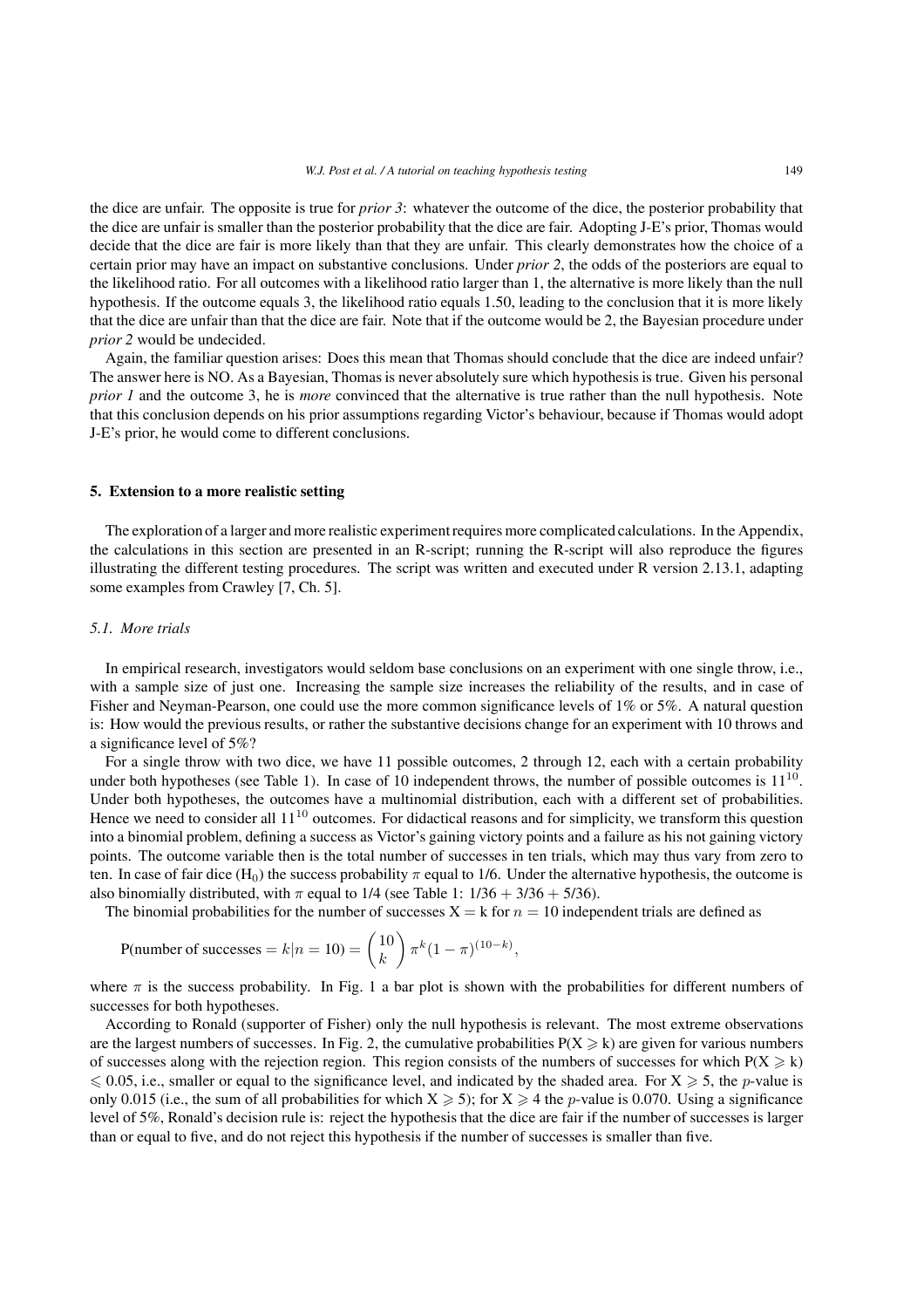



Fig. 1. Bar plots of probability masses under both hypotheses. Fig. 2. Bar plots of cumulative probabilities under both hypotheses with rejection regions of Fisher and Neyman-Pearson.



According to J-E (supporter of Neyman-Pearson), the null hypothesis of fair dice must be rejected in favour of the alternative for large values of the likelihood ratio, controlling for the Type I error,  $\alpha$ . In Fig. 3 the likelihood ratio as a function of the number of successes is presented.

Evidently the value of the likelihood ratio increases as the number of successes increases: we are dealing with a monotone likelihood ratio. Using the same upper bound of 5% for  $\alpha$ , J-E comes to a similar decision rule as Ronald: reject the hypothesis that the dice are fair if the number of successes is larger than or equal to five, and accept this hypothesis if the number of successes is smaller. The shaded area in Fig. 2 is therefore also the rejection region for J-E.

According to Thomas, the Bayes factor (BF), which equals the likelihood ratio (LR) in this case, plays a crucial role because the posterior odds equals BF times the prior odds. Thomas' conclusion with prior odds equal to two (*prior 1*) is that it is more likely that the dice are unfair if  $BF \ge 0.5$ . For  $X = 0$ ,  $BF = 0.349$ , while for  $X = 1$ ,  $BF = 0.581$ . So, when there are any successes, i.e., if  $X \ge 1$ , Thomas will be more convinced that the dice are unfair than that they are fair. For convenience and consistency, we also call this the rejection region in the Bayesian context. In Fig. 4, the value of Bayes factor as function of the number of successes is given, along with the rejection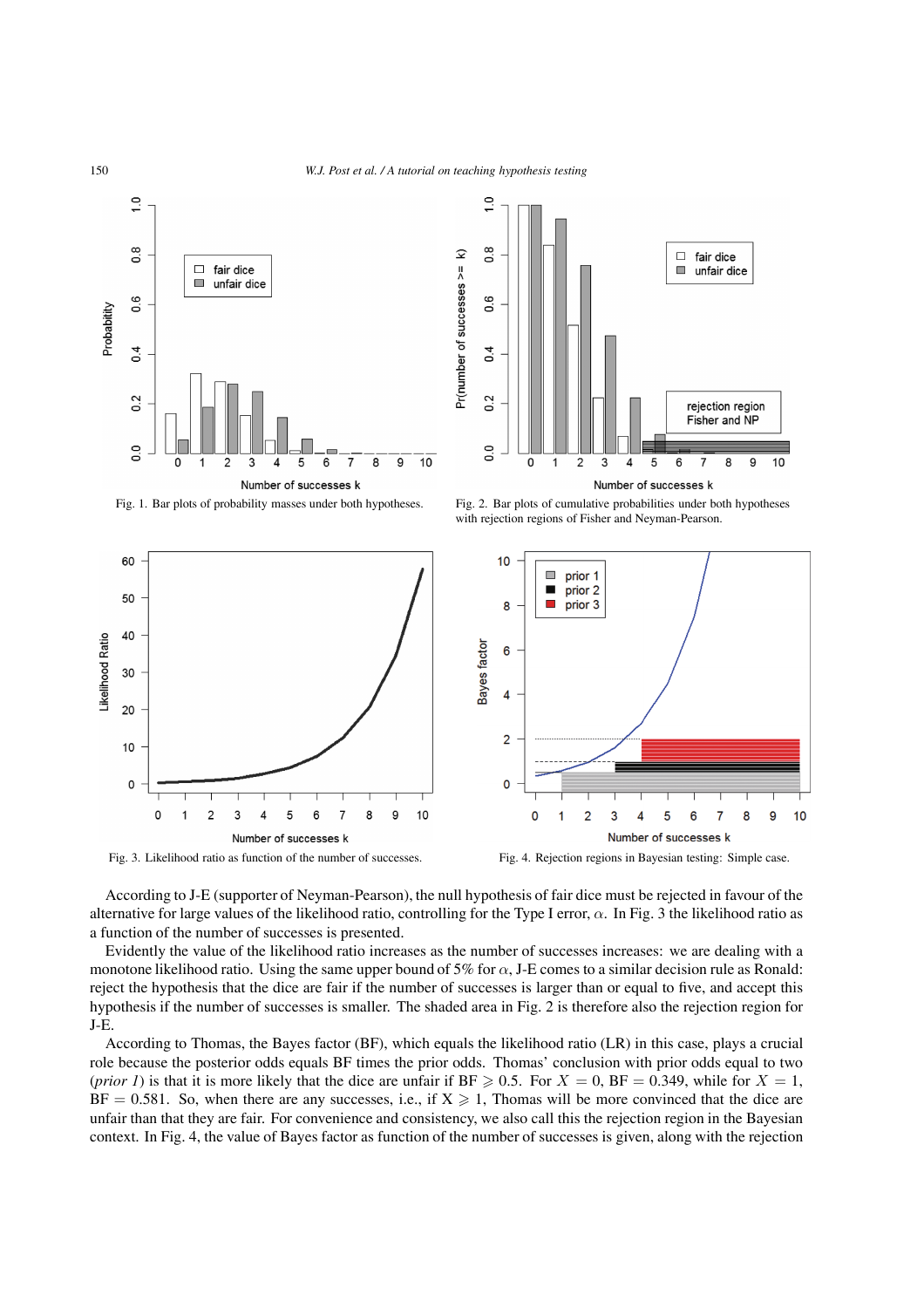region. Using the prior odds of one (*prior 2*), Ronald is more convinced that the dice are unfair when  $BF \geq 1$ . For  $X = 2$ , BF = 0.969, while for  $X = 3$ , BF = 1.614. This means that under *prior* 2, he will be more convinced that the dice are unfair if  $X \ge 3$ , as shown in Fig. 4. Thomas' conclusion with prior odds equal to 0.5 (*prior 3*) is that is more likely that the dice are unfair if  $BF \ge 2$ , i.e., if  $X \ge 4$ ; this is also exposed in Fig. 4. The computation for the posteriors with Bayes theorem is left as an exercise, and can be checked by running the corresponding parts of the R-script.

To summarize, the p-value and the upper bound  $\alpha$  determine the decision rules of Ronald and J-E. Because of the monotone likelihood ratio property, Ronald en J-E arrive at the same rejection region. They differ only in formulating the decision rule: do not reject the null hypothesis (Fisher) versus accept the null hypothesis (NP). BF is the key statistic for Thomas' decision. Not only his formulation of the decision rule is dissimilar – in terms of how convinced he is about a certain hypothesis – but also the set of values for which the alternative is preferred.

# *5.2. Composite alternative hypotheses*

In our experiment with ten trials, the null hypothesis of fair dice is translated as  $H_0$ :  $\pi = 1/6$  and the alternative of unfair dice as H<sub>1</sub>:  $\pi = 1/4$ , where  $\pi$  is the probability of Victor's getting resources. A more general formulation would be to use a composite alternative H<sub>1</sub>:  $\pi$  > 1/6. This alternative includes all possibilities of manipulating the pair of dice in favour of gaining victory points. What are the consequences of under the three test procedures under this composite alternative hypothesis?

For Ronald there are no consequences, since he does not consider the alternative hypothesis.

Following Neyman-Pearson's procedure, the null hypothesis is rejected in favour of the alternative for large values of the likelihood ratio. We already observed that the likelihood ratio function is monotone. This implies that the likelihood ratio increases with increasing numbers of successes. This holds for any value of  $\pi$  in the alternative parameter space, e.g., for all  $\pi > 1/6$ . Since the decision rule is determined by the upper bound of  $\alpha$ , large values of the likelihood ratio will occur for the same outcomes, whatever the specified value of  $\pi$  in the alternative hypothesis. This means that for J-E, the evaluation of test results for the composite alternative is also the same as for the simple case.

For Thomas, we need to calculate the posterior probabilities or, more simply, the odds of the posterior probabilities using BF. In the case of a simple null and alternative hypothesis, BF equals LR. In the composite case, however, all possible values of  $\pi$  in the alternative must be considered. This can be accomplished by using a marginal likelihood, averaging the likelihood over all values of  $\pi$  given the prior distribution of  $\pi$  under the alternative. This means that the probability  $P(X|H_1: \pi > 1/6)$  is determined by integrating (i.e., taking the continuous sum) over the alternative parameter space π > 1/6 given the prior for π. In the composite case BF is the ratio of *marginal* likelihoods, and is different from LR which is the ratio of maximum likelihoods.

For integrating over the alternative parameter space, we need a prior distribution for  $\pi$ . Assuming that each value of  $\pi > 1/6$  is equally likely, a uniform prior distribution on (1/6, 1) is a sensible choice. Under this assumption the marginal likelihood can be written as:

$$
P(X|H_1: \pi > 1/6; n = 10) = 6/5 \int_{1/6}^{1} {10 \choose k} \pi^k (1 - \pi)^{10 - k} d\pi
$$

This probability can be computed numerically. In Fig. 5, BF is shown as function of the number of successes, together with regions for  $BF \geq 0.5$  (*prior 1*), for  $BF \geq 1$  (*prior 2*), and for  $BF \geq 2$  (*prior 3*).

For  $X = 2$ ,  $BF = 0.027$ , while  $BF = 0.636$  for  $X = 3$ . This means that for *prior 1* Thomas would conclude that it is more likely that the dice are unfair when  $X \ge 3$ . In the case of *prior* 2, Thomas is more convinced that the dice are unfair when  $X \ge 4$ , with  $BF = 1.961$ . And in case of *prior 3*, he is more convinced that the dice are unfair when  $X \ge 5$ , with BF = 8.337. For the composite case we also see that the values for which the alternative of unfair dice is preferred, differs from those in Fisher's and Neyman-Pearson's approach and from the case with one specific alternative hypothesis ( $\pi = 1/4$ ).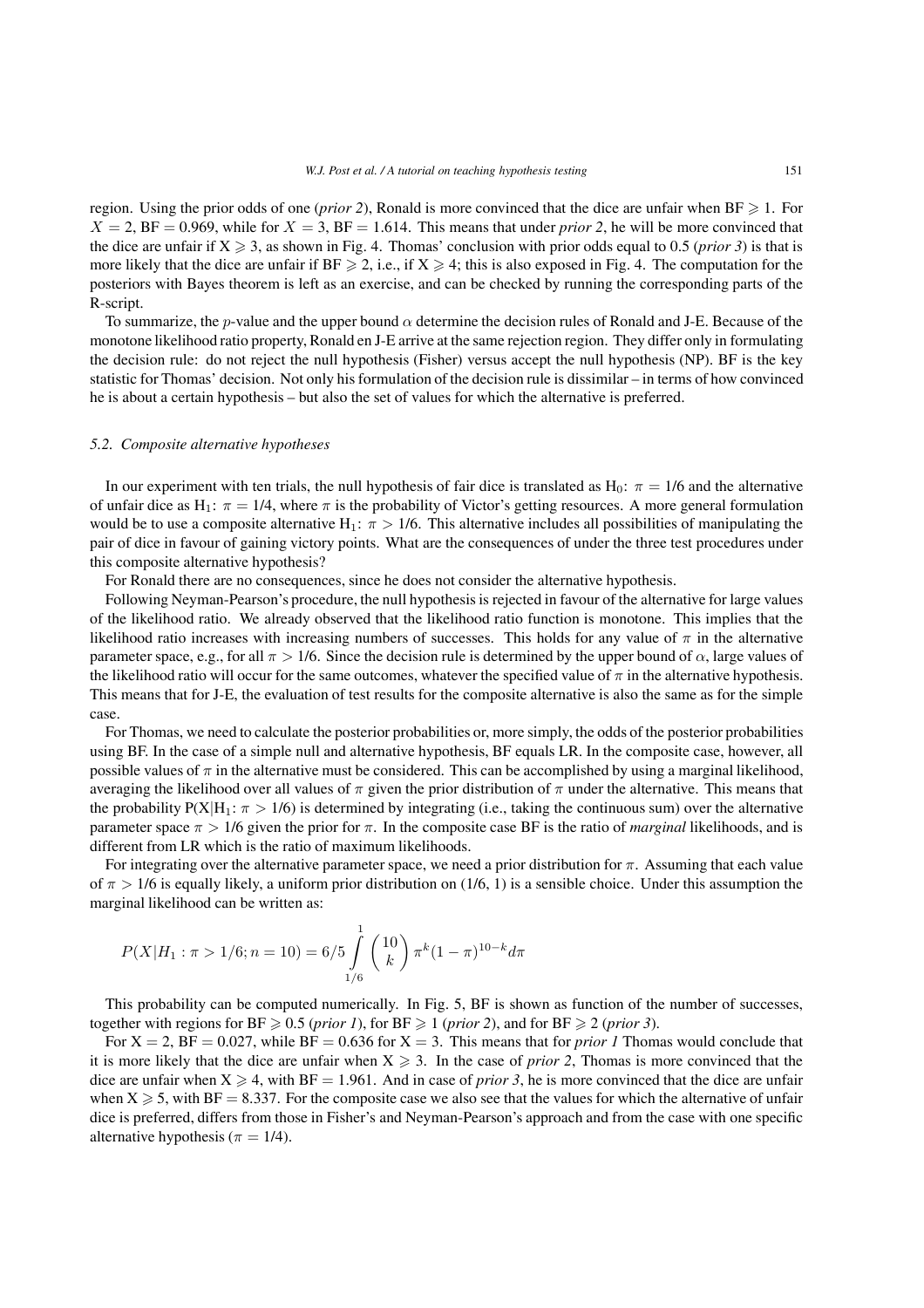

Fig. 5. Rejection regions in Bayesian testing: Composite case.

# **6. The current practice of hypothesis testing**

In the current practice of hypothesis testing, the general procedure of making statistical inferences has elements of both Fisher's significance testing, i.e., p-values, and Neyman-Pearson testing where a null hypothesis is compared to an alternative hypothesis. The alternative hypothesis generally reflects the expected scientific theory, i.e., researchers would like to reject the null hypothesis in favour of the alternative, the model that is expected to hold. The alternative can be formulated as a one- or two-sided hypothesis. It is common to formulate the decision rule as rejecting the null hypothesis *in favour of* the alternative if the *p*-value is smaller than the specified significance level  $\alpha$ . We do not reject the null hypothesis if the p-value is larger than  $\alpha$ . Although the choice of the significance level is in principle arbitrary, Fisher himself pointed out that a *p*-value smaller than 5% is "seldom to be disregarded" [9, p. 80]. In the game example, the current practice mostly resembles the one-sided case of Fisher's approach in our opinion.

Royall [26] discusses several test procedures, including Fisher, Neyman-Pearson and Bayesian. He also explains so-called rejection trials which resemble the current statistical practice of hypothesis testing reviewed here, with the emphasis on rejecting (a sequence of) null hypotheses in favour of the alternative(s).

Many critical comments about Fisher's and Neyman-Pearson's "classical" testing approaches have been put forward. Two types of critique can be distinguished: a) criticism on incorrect inferences due to interpretational difficulties, and b) fundamental criticism questioning whether statistical inference based on Fisher or Neyman-Pearson is adequate in providing the correct and unambiguous answer to the scientific question posed. Note that the former was the main reason why we thought it worthwhile to teach all three approaches. Judging from the many reactions on Fletcher's statistical question posed in 2008: 'Which one statement is true of the p-value?' [10], the interpretation of the p-value still appears to be an issue of debate.

Fundamental criticism comes from Kirk  $[17]$ , who argued that testing procedures with p-values and significance levels do not tell researchers what they want to know. The probability of observing the data (or even extremer outcomes) under the null hypothesis does not provide a satisfactory answer, because investigators are interested in the probability that the tested theory is true, given the data at hand, i.e., in the posterior distributions. Note, however, that in case of very large sample sizes or when we are dealing with a non-informative prior and unimodal posterior distributions, inferences according to Bayes and to the classical testing approaches are "indistinguishable" [27, p. 431].

Royall stated that the *p*-value is not a good measure for the strength of evidence against H<sub>0</sub> in favour of H<sub>1</sub>, as its dependence on sample size and sample space can lead to different results in situations where the evidence is the same [26, p. 69]. In his view, the correct measure for the strength of evidence is the likelihood ratio because it satisfies the law of likelihood. This needs some further explanation. Define the probability that a discrete random variable X takes the value x by  $P_0(x)$  if the H<sub>0</sub> holds, and by  $P_1(x)$  if H<sub>1</sub> holds. The law of likelihood now states that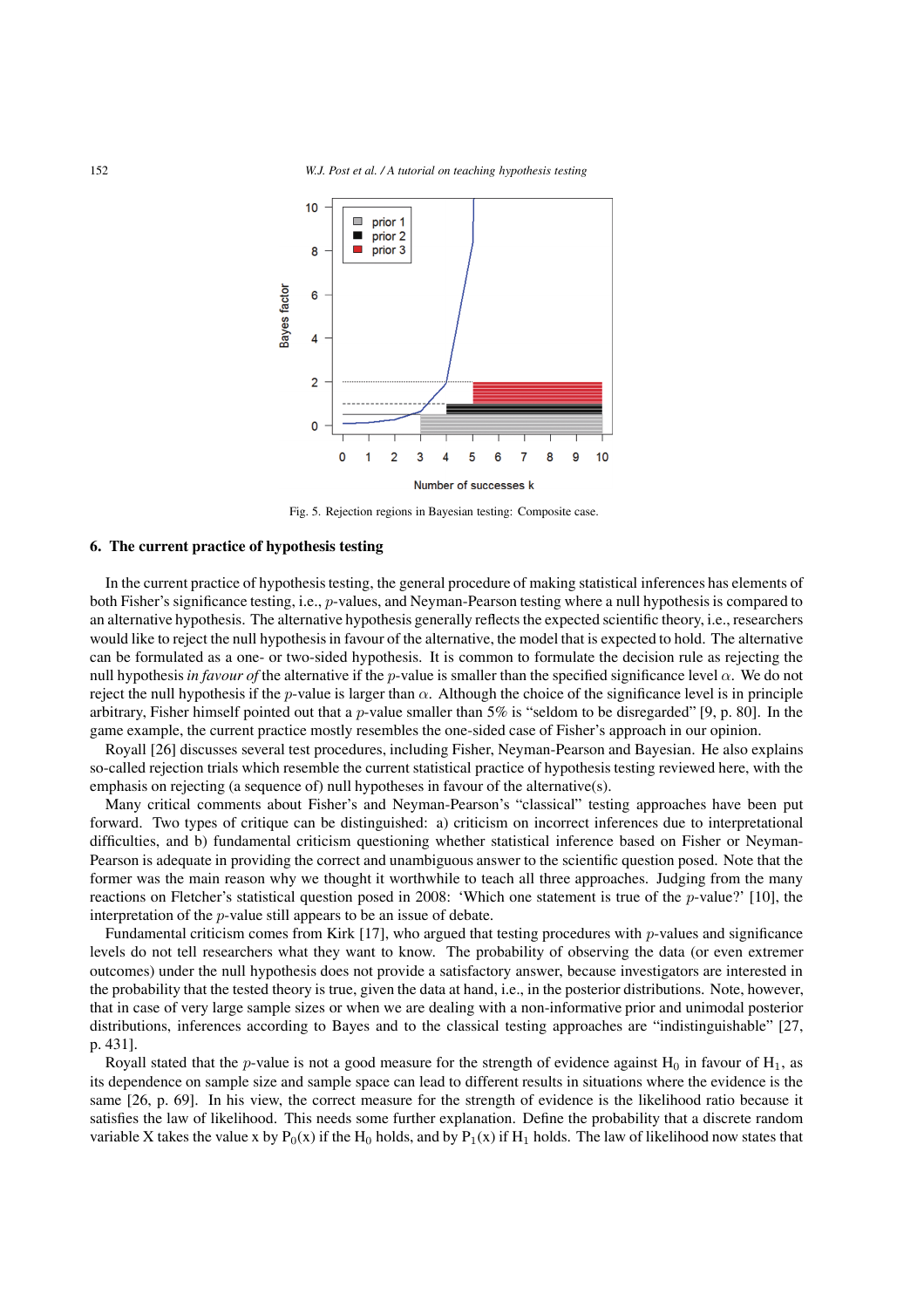the observation  $X = x$  is evidence supporting the null over the alternative hypothesis if and only if  $P_0(x) > P_1(x)$ . Based on the same law of likelihood, Royall criticises the Neyman-Pearson approach for case where a likelihood ratio  $P_0(x)$  /  $P_1(x) \le 1$  could still lead to preference for the null hypothesis given the significance level [26, p. 17].

Yet another controversy is caused by the different views on probability by frequentists and Bayesian statisticians. The frequentists define the probability of an event by the limiting value of its relative frequency of occurrence in a number of replications of an experiment [30, p. 14]. In the classical approaches (Fisher and Neyman-Pearson), this view of probability is the *only* probabilistic framework [3, p. 123]. The null and alternative hypotheses are determined by theory, by unknown but fixed model parameters. By contrast, Bayesian statisticians regard probability as a degree of reasonable belief rather than a relative frequency. Moreover, Bayesian inference is based on empirical data *and* prior knowledge instead of on empirical data only. Fisher was a lifelong critic of inverse probability, an ancient name for Bayesian inference [2]. According to Efron [8] the automatic nature of using  $p$ -values is one of the reasons why the Fisherian way prevails. One reason to stick to the classical approach is the undisputed fact that there is no universal rule for how to elicit prior knowledge; another is the problem of not knowing how to deal with prior knowledge of different experts.

In the last decade, however, the acceptance and application of Bayesian statistics has become more widespread, facilitated by computational developments (see, e.g. [5,11,13]). Moreover, several statisticians made an effort to bridge the gap between principles of frequentist and Bayesian statistics. Goodman [12] proposed to translate p-values in Bayes factors. Berger [4] tried to reunite the three approaches by computing (posterior or error) probabilities conditional on the strength of evidence in the data. Rice [24] used decision theory to show that Bayesian testing can be connected to Fisher's way of reasoning. Recently, Kass proposed an alternative for the statistical practice of inference, called 'statistical practicism' [15], which may be regarded as an original way of unifying Bayesian and frequentists' views on statistical inference. He suggested to teach this new statistical inference using 'the big picture', distinguishing a 'real world' (data) from a 'theoretical world' (statistical models) rather than the sample from the population. It is clear nowadays that one cannot be ignorant about Bayesian procedures in statistical inference.

# **7. Discussion**

The purpose of this paper was to present the setup and main components of a lecture about the foundations of statistical inference and their principles on hypothesis testing as part of an advanced statistics course. Through a tutorial of the three main approaches we aimed to extend and deepen students' knowledge and understanding of statistical inference. Although the lecture was developed for research master students at our faculty of social sciences, it may also be useful for students in other disciplines, whose primary interest is not in statistics. We would like to encourage other lecturers to try out our classroom example by teaching the material presented in Sections 3 through 6. Our experiences are summarized below.

The elaboration of the board game example appeared to be fruitful in rehearsing basic elements of hypothesis testing, starting with the translation of a practical problem into a statistical hypothesis testing problem. In our example, the outcome measure had a multinomial distribution with known probabilities under the null hypothesis. In calculating the probabilities for all combinations of the pair of dice, some basic elements of probability theory were recaptured. The calculation of the p-value for each outcome was pretty straightforward and became less abstract. Therefore, given a sensible significance level, Fisher's procedure could be easily explained.

In discussing Neyman-Pearson's approach, the formulation of the alternative was an important issue. In our example, the alternative hypothesis (the dice are not fair) could be formulated in many ways, and it was not directly obvious which to prefer. Although in most research the alternative hypothesis may be more straightforward, the issue of relevant alternatives did not appear to be trivial. Our students were forced to think explicitly about the alternative. This turned out to be a good preparation for an adjacent lecture about practical significance (substantively relevant effect sizes) as opposed to statistical significance, interpretations of confidence intervals and power calculations. For the determination of sample sizes, knowledge about the Neyman-Pearson approach is crucial. Some students were reminded of the existence of the likelihood ratio statistic, while for other students this was a completely new topic.

By explaining Bayes' theorem, basic rules of conditional probability calculations were revisited in a different context. Since the majority of our students did not know anything about Bayesian statistics, our initial example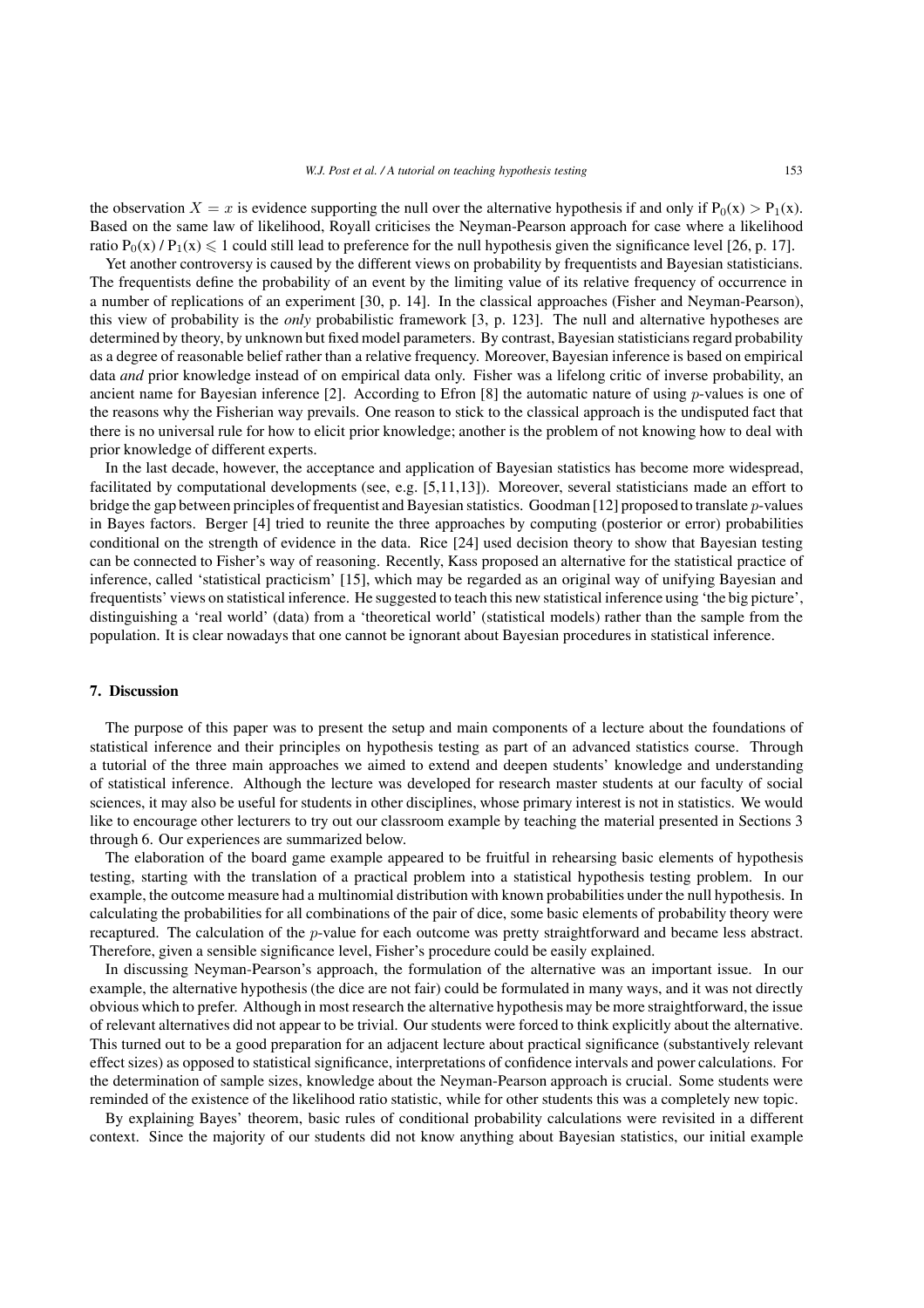with discrete outcomes and simple null and alternative hypotheses provided a suitable introduction to the subject, in agreement with Albert [1, p. 1].

We would like to emphasize that it was not our intention to direct students to a "best" approach, as we do not have a clear preference ourselves. Our aim was to force students to think about making statistical inferences, emphasizing the differences between the various approaches. In this way, we tried to teach them to interpret statistical test results in a more accurate, meaningful and confident way. In our opinion, formulating reasonable priors, and showing differences in results reflected by the posteriors in Bayesian inference would make them aware of more subtle ways of reasoning. Students should realize that researchers may consider different criteria for the evaluation of sample results, and they should be forced to think about their own preferences.

Regarding the evaluation of our teaching, it was evident that the use of the board game application made the theory more attractive and that students really enjoyed the story. They were able and eager to pose critical questions afterwards. These critical questions did lead to the extension of the simple experiment of one trial to the experiment with more trials and to composite alternative hypotheses, as elaborated in Section 5. A disadvantage of our extension, however, is that students need to have more advanced knowledge of mathematical detail. For some of them such material appeared to reach beyond understanding. By adding the R-script and letting them play around with it, we hope that students will grasp the theory more easily and will continue to experiment with applications.

We are convinced that the majority of our students have learned the difference between  $p$ -values and the probability that the null hypothesis is true, and that they understood statistical inferences can be made in various ways. We hope that a deeper theoretical and practical understanding is achieved through the tutorial. We even hope that the students have improved their reporting on conclusions and interpretations of hypothesis testing results in scientific publications. We are, however, not so sure that we have achieved our ambitious goals completely, let alone permanently for all students. A major reason for such uncertainty is the heterogeneity of the group in ability, background and training. Learning statistics takes a lot of time for everyone involved, students and teachers alike. As lecturers we are convinced that teaching statistics deepens our understanding every single occasion. We hope this also holds for our students.

# **Appendix R-script**

```
#### Figures in Section 5
# Preliminaries
options(digits=3, scipen=10) # setting notation options
n <- 10 + number of independent experiments n
p0 \leftarrow 1/6 \leftarrow 1/6 \leftarrow 1/6 \leftarrow 1/6 \leftarrow 1/6 \leftarrow 1/6 \leftarrow 1/6 \leftarrow 1/6 \leftarrow 1/6 \leftarrow 1/6 \leftarrow 1/6 \leftarrow 1/6 \leftarrow 1/6 \leftarrow 1/6 \leftarrow 1/6 \leftarrow 1/6 \leftarrow 1/6 \leftarrow 1/6 \leftarrow 1/6 \leftarrow 1/6 \leftarrow 1/6 \leftarrow 1/
p1 <- 1/4 + success probability p1 under H_1
k \leq -c(0,1,2,3,4,5,6,7,8,9,10) # vector of number of successes k
n; p0; p1; k
###########################################################################
# Fig. 1
(pft0 < - dbinom(k, n, p0) # P(X=k|H_0)(pft1 \leftarrow \text{dbinom}(k, n, p1)) # P(X=k|H_1)(LR <- pft1/pft0) # Likelihood ratio LR
n2 <- 2*n+2
both <- numeric(n2)
both[1:n2 \, 88 \, 2] = 0] <- pft0 \qquad # pft0 at odd places
both[1:n2 88 2 == 0] < -pft1 # pft1 at even places
both
par(max=c(7,5,3,2) + 0.1) # setting plot margins
xscale <- barplot(both, col=rep(c("white","grey"),11), ylab="Probabitity",
```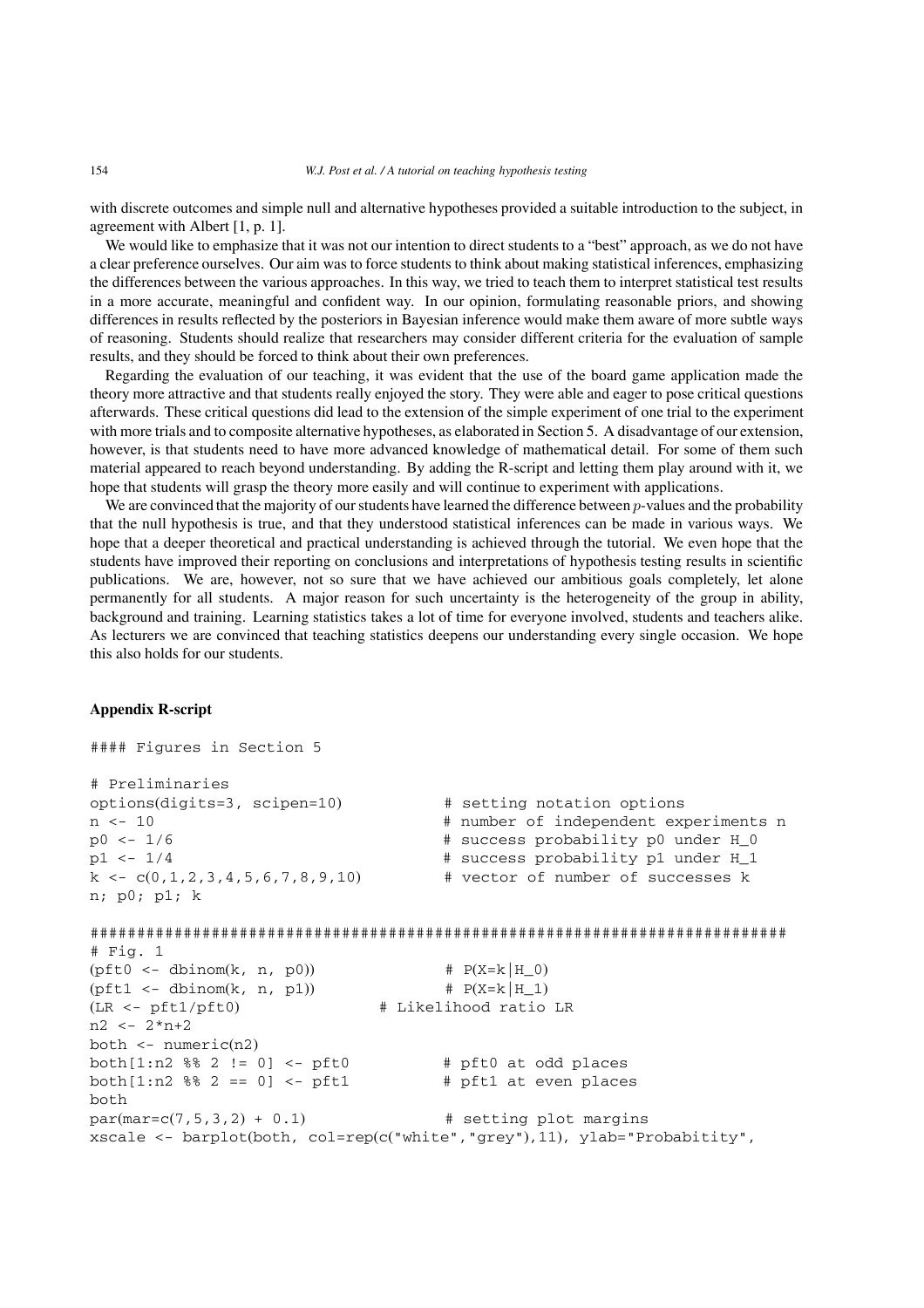xlab="Number of successes  $k \nightharpoonup n$ ", ylim=c(0,1)) as.vector(xscale) mtext(as.character(0:n), side=1, at=seq(1.4, 26.3, 2.4)) legend(2, 0.8, c("fair dice","unfair dice"), fill=c("white","grey")) title(sub="Fig. 1. Bar plots of probability masses", col.sub="red", font.sub=2, line=4) ########################################################################### # Fig. 2 k1 <-  $c(1, 1, 2, 3, 4, 5, 6, 7, 8, 9, 10)$  # vector of number of successes k, # where k1[1]==1 cft0 <- 1 - pbinom(k1-1, n, p0)  $\qquad$  # cumulative probabilities under H 0 cft1 <- 1 - pbinom(k1-1, n, p1)  $\qquad$  # cumulative probabilities under H 1 both <- numeric(n2) both $[1:n2 \, 88 \, 2 \, ! = 0]$  <- cft0  $*$  eft0 at odd places both $[1:n2 88 2 == 0]$  <- cft1 # cft1 at even places  $both[1] < - both[2] < -1$ both  $par(max=c(7,5,3,2) + 0.1)$  # setting plot margins xscale  $\leq$  barplot(both, col=rep(c("white", "grey"), 11), xlab="Number of successes k \n",  $y$ lab="P(number of successes >= k)",  $y$ lim=c(0,1)) as.vector(xscale)  $metext(as. character(0:n), side=1, at=seq(1.4, 26.3, 2.4))$ rect(12.2, 0, 26.5, 0.05, density=100, angle=0, col="firebrick2", border="black") legend(14.5, 0.85, c("fair dice", "unfair dice"), fill=c("white","grey")) legend(14.5, 0.25, c("rejection region ", "Fisher and NP ")) title(sub="Fig. 2. Bar plot of cumulative probabilities", col.sub="red", font.sub=2, line=4) ########################################################################### # Fig. 3  $(k \leq -c(0,1,2,3,4,5,6,7,8,9,10))$  # number of successes k  $(pft0 \leq - \text{dbinom}(k, n, p0))$  #  $P(X=k|H_0)$  $(pft1 \leq - \text{dbinom}(k, n, p1))$  #  $P(X=k|H_1)$ (LR <- pft1/pft0) # Likelihood ratio LR  $par(max=c(7,5,3,2)+ 0.1)$  # setting plot margins plot(k, LR, type="l", ylim=c(0,60), ylab="Likelihood ratio", xlab="\n Number of successes k", lty=1, las=1,  $lab = c(10, 5, 7)$ ,  $1wd = 2$ ,  $col = "blue")$ title(sub="Fig. 3. Likelihood ratio function", col.sub="red", font.sub=2, line=5) ########################################################################### # Fig. 4  $(k \leq -c(0,1,2,3,4,5,6,7,8,9,10))$  # number of successes k (pft0 <- dbinom(k, n, p0))  $# P(X=k|H_0)$ <br>(pft1 <- dbinom(k, n, p1))  $# P(X=k|H_1)$  $(pft1 < - dhinom(k, n, p1))$ (LR <- pft1/pft0) # Likelihood ratio LR  $par(max=c(7,5,3,2)+ 0.1)$  # setting plot margins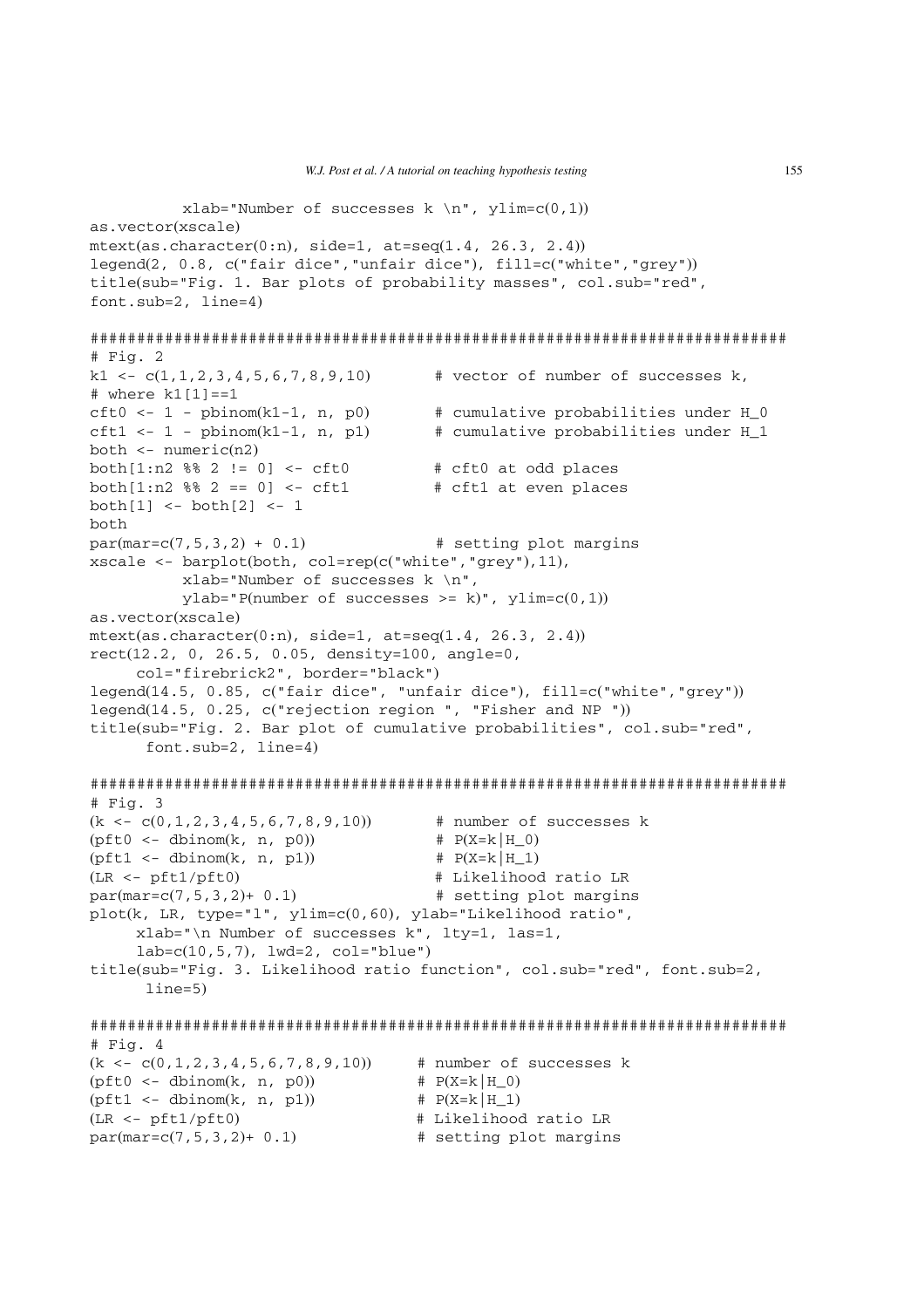```
plot(k, \text{ LR}, \text{ type} = "1", \text{ ylim} = c(0,10), \text{ ylabel}"Bayes factor", lty=1, las=1,
     xlab="\n Number of successes k", lab= c(10, 5, 7), lwd=2,
col="blue")<br>n1 < -n+1# number of independent experiments n+1
bsnorm1 \leq -\text{rep}(0.5, n1)bsnorm2 < -\text{rep}(1,n1)bsnorm3 \leq -\text{rep}(2,\text{n1})lines(k, bsnorm1, ylim=c(0,n), lty=1)
lines(k, bsnorm2, ylim=c(0,n), lty=2)
lines(k, bsnorm3, ylim=c(0, n), lty=3)
rect(4, 0, 10, 2, density=100, angle=0, col="red", border="white")
rect(3, 0, 10, 1, density=100, angle=0, col="black", border="white")
rect(1, -0.35, 10, 0.5, density=100, angle=0, col="grey", border="grey")
legend(0, 10, c("prior 1","prior 2","prior 3"),
fill=c("grey","black","red"))
title(sub="Fig. 4. Rejection regions in Bayesian testing: Simple case",
      col.sub="red", font.sub=2, line=5)
###########################################################################
# Fig. 5
(k \leq -c(0,1,2,3,4,5,6,7,8,9,10)) # number of successes k
(pft0 \leq - \text{dbinom}(k, n, p0)) # P(X=k|H_0)pft1 <- numeric(n+1) \qquad # vector of marginal probabilities
                                        # P(X=k|H_1: p0 > 1/6)for (i \text{ in } 0:n) {
     pft1[i+1] <- (6/5)*(integrate(function(x)
                   {choose(10,i)*(x^i)*(1-x)(10-i)}, lower=p0, upper=1)
                   $val)}
pft1
(BF <- pft1/pft0) # Bayes factor BF
par(max=c(7,5,3,2)+ 0.1) # setting plot margins
plot(k, BF, type="1", \text{vlim} = c(0,10), \text{vlab} = \text{Bayes factor}", \text{ltv}=1, \text{las}=1,
     xlabel="name* Number of successes k", lab= c(10, 5, 7), lwd=2,
col="blue")
#mtext("\n Number of successes k", side=1, line=2)
n1 <- n+1 # number of independent experiments n+1
bsnorm1 \leq -\text{rep}(0.5, n1)bsnorm2 \leq -\text{rep}(1,n1)bsnorm3 \leq -\text{rep}(2,\text{n1})lines(k, bsnorm1, ylim=c(0,n), lty=1)
lines(k, bsnorm2, ylim=c(0,n), lty=2)
lines(k, bsnorm3, ylim=c(0,n), lty=3)
rect(5,0,10,2, density=100, angle=0, col="firebrick2", border="white")
rect(4,0,10,1, density=100, angle=0, col="black", border="white")
rect(3,-0.35,10,0.5, density=100, angle=0, col="grey", border="grey")legend(0, 10, c("prior 1","prior 2","prior 3"),
fill=c("grey","black","red"))
title(sub="Fig. 5. Rejection regions in Bayesian testing: Composite case",
      col.sub="red", font.sub=2, line=5)
###########################################################################
```